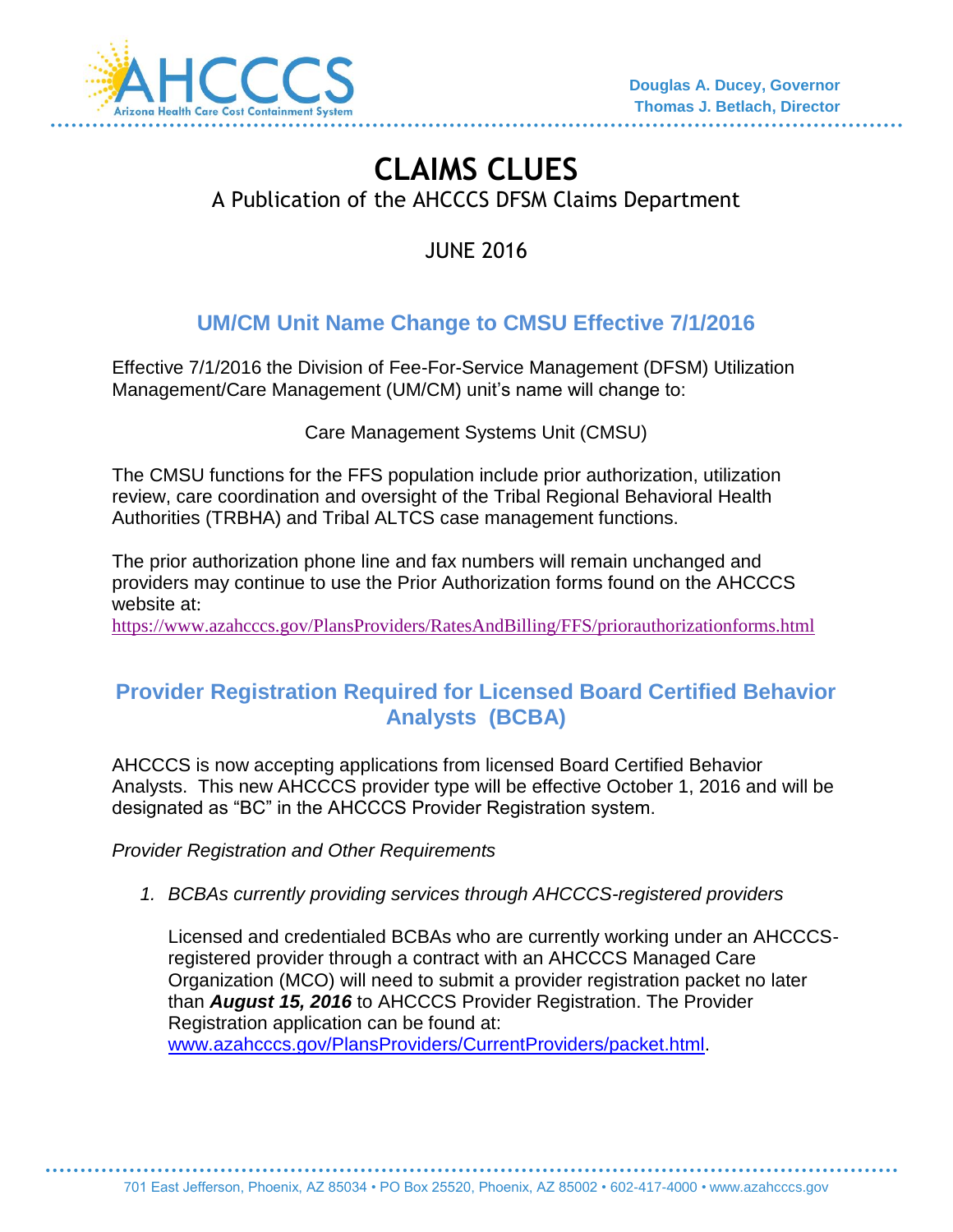Providers will not be able to submit claims beginning with date of service October 1, 2016 for BCBA services unless there is an active AHCCCS-registered BCBA provider submitted as the rendering/service provider.

Licensed BCBAs who are currently working under an AHCCCS-registered provider and providing services through AHCCCS Fee for Service will need to submit a provider registration packet no later than August 15, 2016 to AHCCCS Provider Registration. Providers will not be able to submit claims beginning with date of service October 1, 2016 for BCBA services unless there is an active AHCCCS-registered BCBA provider submitted as the rendering/service provider.

*2. BCBAs not currently employed by an AHCCCS-registered provider who wish to practice independently starting on October 1, 2016*

Licensed BCBAs who wish to practice independently starting on October 1, 2016 will need to submit a provider registration packet no later than *August 15, 2016* to AHCCCS Provider Registration. The Provider Registration application can be found at [www.azahcccs.gov/PlansProviders/CurrentProviders/packet.html.](http://www.azahcccs.gov/PlansProviders/CurrentProviders/packet.html) In order to submit claims for AHCCCS Fee for Service programs, an active unrestricted license in the state of Arizona and an active AHCCCS provider registration number is required. In order to submit claims for AHCCCS managed care programs, BCBAs will need to be credentialed and contracted with AHCCCS MCOs in addition to being registered through AHCCCS provider registration. Credentialing requirements for BCBAs are outlined in AHCCCS Medical Policy Manual (AMPM) [Chapter](https://www.azahcccs.gov/shared/Downloads/MedicalPolicyManual/Chap900.pdf) 900.

For additional questions regarding the provider registration process please contact Angelica Quezada, Health Program Manager II within the Provider Registration section at (602)417-4098 or [Angelica.Quezada@azahcccs.gov.](mailto:Angelica.Quezada@azahcccs.gov) Applications can be faxed to Angelica Quezada's attention at (602)256-1474.

#### **Provider Records Retention Requirements**

The AHCCCS Provider Participation Agreement (PPA) section B. General Terms and Conditions item 5 advises that: "all books and records shall be maintained in such detail as to reflect each service provided and all other costs and expenses of whatever nature for which payment is made to the Provider."

The PPA continues in item 6 "The Provider shall preserve and make available the records … for a period of six (6) years from the date of payment, … for a period of six (6) years from the date of termination…"

If a provider cannot produce the records to support the services as billed then the claim will be denied as unsubstantiated and paid monies will be recouped.